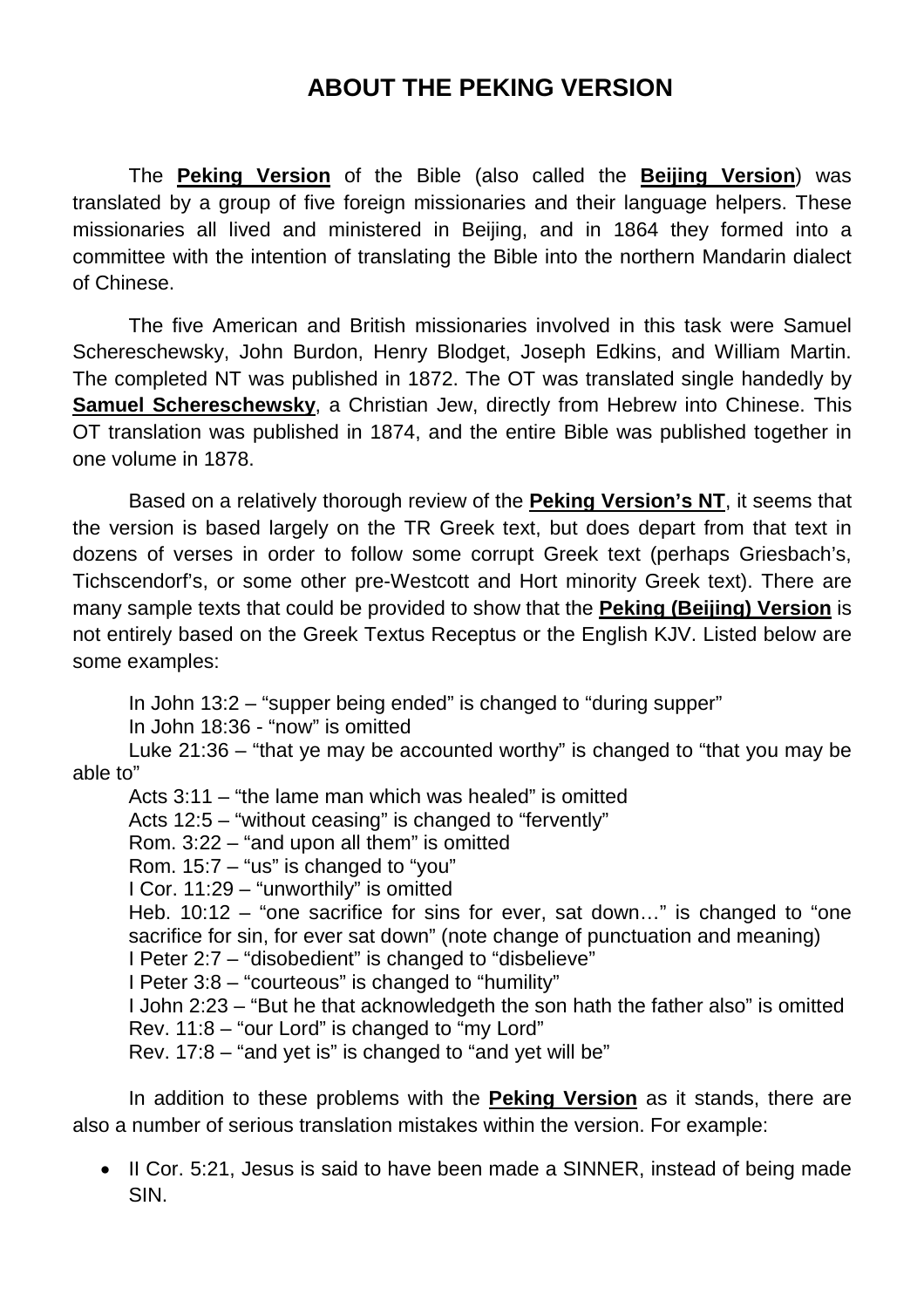- Il Cor. 12:9, "my grace is sufficient for thee", is changed to "I've given you enough grace" (i.e. don't expect any more).
- Other examples include changing "woman" to "mother" in John 2:4 and John 19:26, and translating "faults" as "sins" in James 5:16.

A third problem with the text of the **Peking version** is the version was produced at a time when Mandarin Chinese was not yet the lingua franca of China. In fact in the mid to late 1800s, Mandarin Chinese was a northern Chinese dialect used mostly by officials. It wasn't until the early 1900s that Mandarin Chinese became far more universally accepted and used throughout northern and southern China. By this time the dialect had undergone significant changes in vocabulary, grammar and structure. Thus, the flow of the **Peking Version** is often awkward or even incorrect by today's standards.

Finally, the **Peking Version** uses the term 天主 "Lord of Heaven" to refer to God. This term is was a non-Chinese word coined by Roman Catholic missionaries who came to China in the 1700s. Today in China, the term "Lord of Heaven" is used exclusively by Chinese Catholics, but not by any other denomination or group of Christians. In fact, the Catholic faith is called 天主教 "the religion of the Lord of Heaven" in Chinese. All Protestant and Baptist churches in China use either 神 (god/God) or 上帝 (Emperor above") to refer to God. Of these, 神 (god/God) is definitely preferable, and in my opinion,  $\overline{R}$   $\pm$  cannot be used because:

- 1) It doesn't mean God, it means literal "Lord of Heaven"
- 2) It's a coined word (if there were no other word for "God" this wouldn't be a problem, but there IS a perfectly acceptable word)
- 3) It's an exclusively Roman Catholic term. Someone who reads a Bible that calls God 天主 (Lord of Heaven), is most likely going to end up going to a Catholic church

In addition to the **Peking Version**, there are many other **pre-Union Versions** Chinese translations, however, few, if any, of these versions were ever widely used, and as a result are extremely hard to find today. One of these was a complete revision of the **Peking Version**, produced by one of its translators, Samuel Schreschewsky (published in 1899, and another revision in 1908), and the other was done by a Scotsman named Griffith John (published the NT in 1889).

It's possible that one or more of these versions may be more in line with the text of the KJV, but without seeing them first hand, that is hard to determine definitively. Also, because these versions came out shortly before the publication of the **Chinese Union Version** (which uses a much better style of Mandarin, and a more literal translation style, but at the same time introduces a large number of Westcott and Hort textual corruptions), they were greatly overshadowed by the Union Version, and quickly